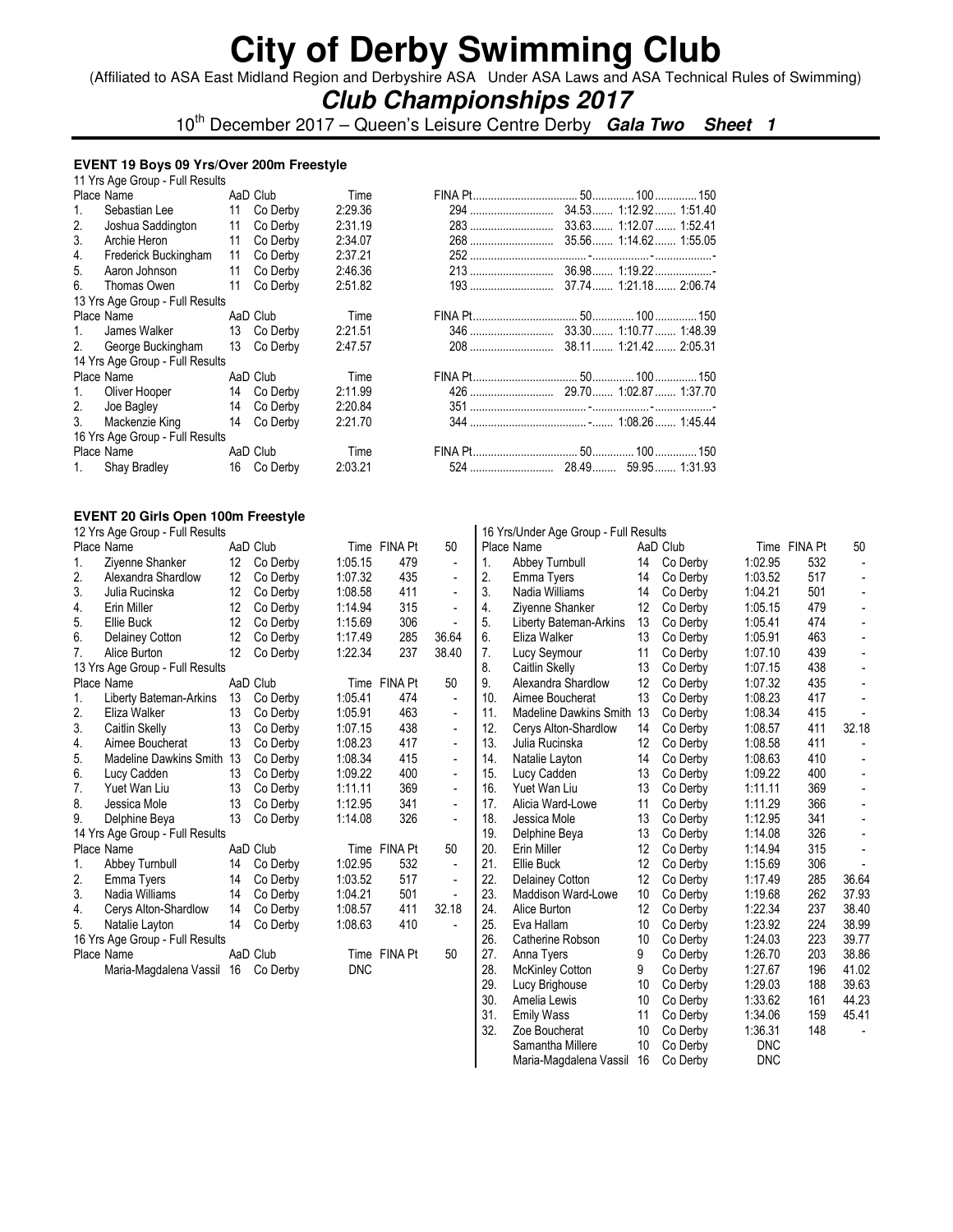(Affiliated to ASA East Midland Region and Derbyshire ASA Under ASA Laws and ASA Technical Rules of Swimming) **Club Championships 2017**

|     | Club Championships 2017                                                                                                 |                   |          |         |              |                          |     |                         |                   |          |            |              |                          |
|-----|-------------------------------------------------------------------------------------------------------------------------|-------------------|----------|---------|--------------|--------------------------|-----|-------------------------|-------------------|----------|------------|--------------|--------------------------|
|     | 10 <sup>th</sup> December 2017 – Queen's Leisure Centre Derby Gala Two<br>Sheet 2                                       |                   |          |         |              |                          |     |                         |                   |          |            |              |                          |
|     | Yuet Wan Liu<br>1:11.11<br>369<br>16.<br>13<br>Co Derby<br>$\blacksquare$<br>EVENT 20 Girls Open 100m Freestyle (Contd) |                   |          |         |              |                          |     |                         |                   |          |            |              |                          |
|     |                                                                                                                         |                   |          |         |              |                          | 17. | Alicia Ward-Lowe        | 11                | Co Derby | 1:11.29    | 366          | $\blacksquare$           |
|     | Open Age Group - Full Results                                                                                           |                   |          |         |              |                          | 18. | Jessica Mole            | 13                | Co Derby | 1:12.95    | 341          | $\blacksquare$           |
|     | Place Name                                                                                                              |                   | AaD Club |         | Time FINA Pt | 50                       | 19. | Delphine Beya           | 13                | Co Derby | 1:14.08    | 326          | $\overline{\phantom{a}}$ |
| 1.  | Abbey Turnbull                                                                                                          | 14                | Co Derby | 1:02.95 | 532          | $\frac{1}{2}$            | 20. | Erin Miller             | $12 \overline{ }$ | Co Derby | 1:14.94    | 315          | $\overline{\phantom{a}}$ |
| 2.  | Emma Tyers                                                                                                              | 14                | Co Derby | 1:03.52 | 517          | ÷,                       | 21. | Ellie Buck              | 12                | Co Derby | 1:15.69    | 306          |                          |
| 3.  | Nadia Williams                                                                                                          | 14                | Co Derby | 1:04.21 | 501          | $\blacksquare$           | 22. | Delainey Cotton         | 12                | Co Derby | 1:17.49    | 285          | 36.64                    |
| 4.  | Ziyenne Shanker                                                                                                         | $12 \overline{ }$ | Co Derby | 1:05.15 | 479          | $\blacksquare$           | 23. | Maddison Ward-Lowe      | 10                | Co Derby | 1:19.68    | 262          | 37.93                    |
| 5.  | Liberty Bateman-Arkins                                                                                                  | 13                | Co Derby | 1:05.41 | 474          | ÷.                       | 24. | Alice Burton            | 12                | Co Derby | 1:22.34    | 237          | 38.40                    |
| 6.  | Eliza Walker                                                                                                            | 13                | Co Derby | 1:05.91 | 463          | $\blacksquare$           | 25. | Eva Hallam              | 10                | Co Derby | 1:23.92    | 224          | 38.99                    |
| 7.  | Lucy Seymour                                                                                                            | 11                | Co Derby | 1:07.10 | 439          | L.                       | 26. | Catherine Robson        | 10                | Co Derby | 1:24.03    | 223          | 39.77                    |
| 8.  | Caitlin Skelly                                                                                                          | 13                | Co Derby | 1:07.15 | 438          | $\overline{\phantom{a}}$ | 27. | Anna Tyers              | 9                 | Co Derby | 1:26.70    | 203          | 38.86                    |
| 9.  | Alexandra Shardlow                                                                                                      | 12 <sup>°</sup>   | Co Derby | 1:07.32 | 435          | $\blacksquare$           | 28. | <b>McKinley Cotton</b>  | 9                 | Co Derby | 1:27.67    | 196          | 41.02                    |
| 10. | Aimee Boucherat                                                                                                         | 13                | Co Derby | 1:08.23 | 417          | $\overline{a}$           | 29. | Lucy Brighouse          | 10                | Co Derby | 1:29.03    | 188          | 39.63                    |
| 11. | Madeline Dawkins Smith 13                                                                                               |                   | Co Derby | 1:08.34 | 415          | $\blacksquare$           | 30. | Amelia Lewis            | 10                | Co Derby | 1:33.62    | 161          | 44.23                    |
| 12. | Cerys Alton-Shardlow                                                                                                    | 14                | Co Derby | 1:08.57 | 411          | 32.18                    | 31. | <b>Emily Wass</b>       | 11                | Co Derby | 1:34.06    | 159          | 45.41                    |
| 13. | Julia Rucinska                                                                                                          | 12                | Co Derby | 1:08.58 | 411          | $\blacksquare$           | 32. | Zoe Boucherat           | 10                | Co Derby | 1:36.31    | 148          |                          |
| 14. | Natalie Layton                                                                                                          | 14                | Co Derby | 1:08.63 | 410          | $\overline{a}$           |     | Samantha Millere        | 10                | Co Derby | <b>DNC</b> |              |                          |
| 15. | Lucy Cadden                                                                                                             | 13                | Co Derby | 1:09.22 | 400          | $\overline{a}$           |     | Maria-Magdalena Vassil  | 16                | Co Derby | <b>DNC</b> |              |                          |
|     | EVENT 21 Boys 09/11 Yrs 50m Butterfly                                                                                   |                   |          |         |              |                          |     |                         |                   |          |            |              |                          |
|     | 09 Yrs Age Group - Full Results                                                                                         |                   |          |         |              |                          |     | Place Name              |                   | AaD Club |            | Time FINA Pt |                          |
|     | Place Name                                                                                                              |                   | AaD Club |         | Time FINA Pt |                          | 1.  | Sebastian Lee           | 11                | Co Derby | 35.19      | 237          |                          |
| 1.  | Pablo Casar                                                                                                             | 9                 | Co Derby | 44.80   | 115          |                          | 2.  | Joshua Saddington       | 11                | Co Derby | 35.40      | 233          |                          |
| 2.  | Marcus Rupac                                                                                                            | 9                 | Co Derby | 46.80   | 101          |                          | 3.  | Frederick Buckingham    | 11                | Co Derby | 36.58      | 211          |                          |
| 3.  | Antoni Maciejewski                                                                                                      | 9                 | Co Derby | 57.52   | 54           |                          | 4.  | Archie Heron            | 11                | Co Derby | 36.94      | 205          |                          |
|     | 10 Yrs Age Group - Full Results                                                                                         |                   |          |         |              |                          | 5.  | Benjamin Barker         | 11                | Co Derby | 44.05      | 121          |                          |
|     | Place Name                                                                                                              |                   | AaD Club |         | Time FINA Pt |                          | 6.  | Aaron Johnson           | 11                | Co Derby | 45.86      | 107          |                          |
| 1.  | <b>Thomas Moore</b>                                                                                                     | 10                | Co Derby | 38.40   | 182          |                          | 7.  | Sky Rupac               | 11                | Co Derby | 48.88      | 88           |                          |
| 2.  | <b>Findlay Cordle</b>                                                                                                   | 10                | Co Derby | 38.98   | 174          |                          | 8.  | Benjamin Kadoch         | 11                | Co Derby | 49.98      | 82           |                          |
| 3.  | Sebastian Hibbs                                                                                                         | 10                | Co Derby | 40.35   | 157          |                          |     | Leo Pollock             | 11                | Co Derby | <b>DNC</b> |              |                          |
|     | 11 Yrs Age Group - Full Results                                                                                         |                   |          |         |              |                          |     |                         |                   |          |            |              |                          |
|     | <b>EVENT 22 Girls 08 Yrs/Under 25m Backstroke</b>                                                                       |                   |          |         |              |                          |     |                         |                   |          |            |              |                          |
|     | Place Name                                                                                                              |                   | AaD Club |         | Time FINA Pt |                          | 6.  | Meredith Newham-Miles 8 |                   | Co Derby | 27.78      |              |                          |
| 1.  | Ella Ratliff                                                                                                            | 8                 | Co Derby | 22.78   |              |                          | 7.  | Poppy Hallam            | 7                 | Co Derby | 29.10      |              |                          |
| 2.  | Amelie Ratliff                                                                                                          | 7                 | Co Derby | 24.85   |              |                          | 8.  | <b>Felicity Dobbs</b>   | 8                 | Co Derby | 29.87      |              |                          |
| 3.  | Lydia Cordle                                                                                                            | $\overline{7}$    | Co Derby | 25.69   |              |                          |     | Katy Wright             | 8                 | Co Derby | <b>DNC</b> |              |                          |
| 4.  | Mia Overton                                                                                                             | 8                 | Co Derby | 25.97   |              |                          |     | <b>Grace Muter</b>      | 8                 | Co Derby | <b>DNC</b> |              |                          |
| 5.  | Isabella Aston                                                                                                          | $\overline{7}$    | Co Derby | 25.98   |              |                          |     |                         |                   |          |            |              |                          |
|     | EVENT 23 Boys 08 Yrs/Under 25m Breaststroke                                                                             |                   |          |         |              |                          |     |                         |                   |          |            |              |                          |
|     | Place Name                                                                                                              |                   | AaD Club |         | Time FINA Pt |                          | 3.  | Luke Johnson            | 8                 | Co Derby | 26.59      |              |                          |
| 1.  | Joseph Lauda                                                                                                            | 8                 | Co Derby | 24.28   |              |                          | 4.  | Cameron Lewis           | 7                 | Co Derby | 32.06      |              |                          |
| 2.  | Darren Millers                                                                                                          | 8                 | Co Derby | 24.78   |              |                          | 5.  | Henry Barker            | 8                 | Co Derby | 36.25      |              |                          |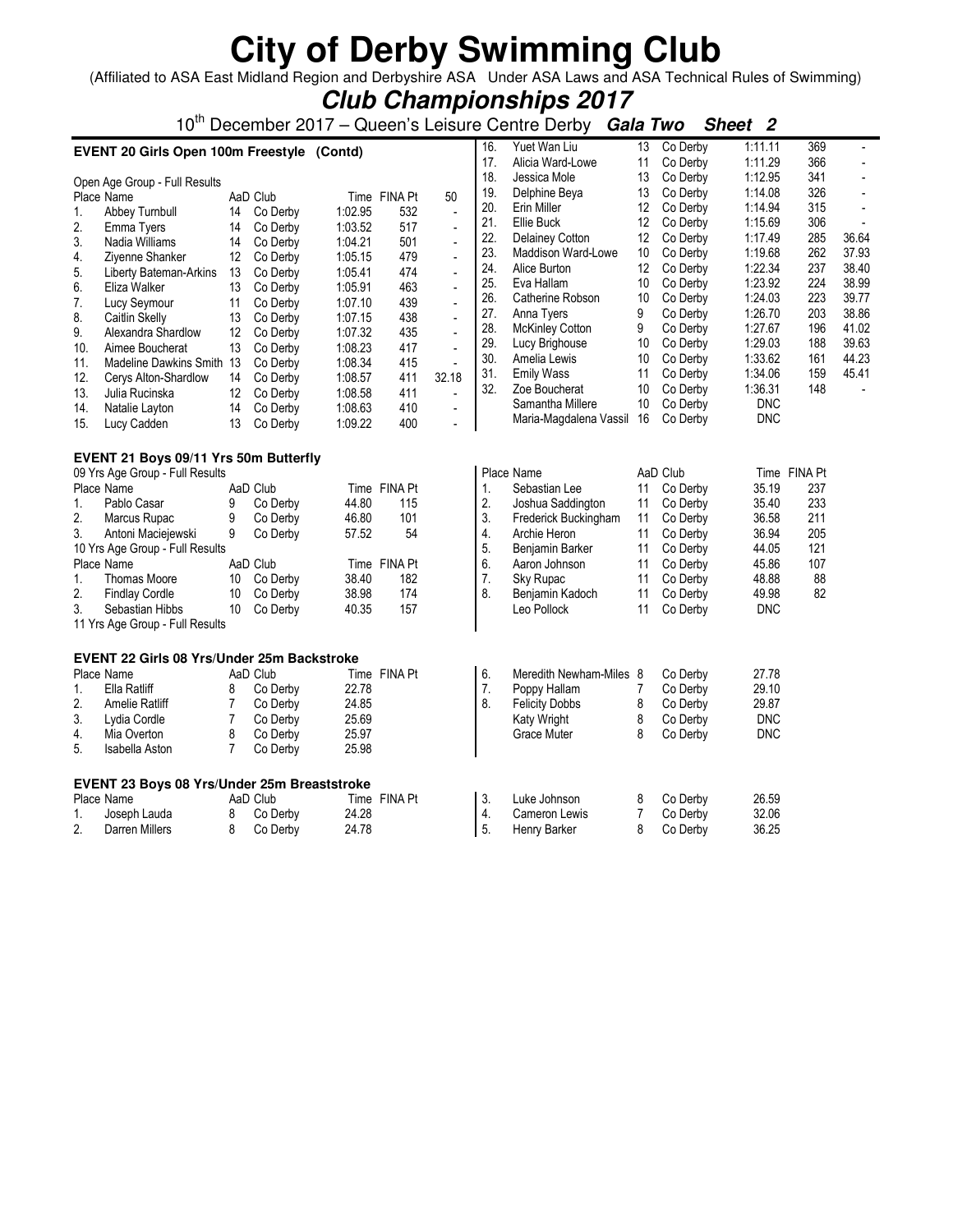(Affiliated to ASA East Midland Region and Derbyshire ASA Under ASA Laws and ASA Technical Rules of Swimming)

### **Club Championships 2017**

10th December 2017 – Queen's Leisure Centre Derby **Gala Two Sheet 3**

|                | <b>EVENT 24 Girls 09 Yrs/Over 200m Butterfly</b> |    |             |         |  |  |  |  |  |  |  |  |
|----------------|--------------------------------------------------|----|-------------|---------|--|--|--|--|--|--|--|--|
|                | 10 Yrs Age Group - Full Results                  |    |             |         |  |  |  |  |  |  |  |  |
|                | Place Name                                       |    | AaD Club    | Time    |  |  |  |  |  |  |  |  |
| 1 <sup>1</sup> | Charlotte Roome                                  |    | 10 Co Derby | 3:10.79 |  |  |  |  |  |  |  |  |
| 2.             | Maddison Ward-Lowe                               |    | 10 Co Derby | 3:35.04 |  |  |  |  |  |  |  |  |
|                | 11 Yrs Age Group - Full Results                  |    |             |         |  |  |  |  |  |  |  |  |
|                | Place Name                                       |    | AaD Club    | Time    |  |  |  |  |  |  |  |  |
| $1_{-}$        | Katie Heald                                      |    | 11 Co Derby | 3:07.38 |  |  |  |  |  |  |  |  |
|                | 12 Yrs Age Group - Full Results                  |    |             |         |  |  |  |  |  |  |  |  |
|                | Place Name                                       |    | AaD Club    | Time    |  |  |  |  |  |  |  |  |
| 1.             | Jessica Grace                                    |    | 12 Co Derby | 3:03.27 |  |  |  |  |  |  |  |  |
| 2.             | Sophie Hotchkiss                                 |    | 12 Co Derby | 3:06.66 |  |  |  |  |  |  |  |  |
| 3.             | Delainey Cotton                                  |    | 12 Co Derby | 3:23.23 |  |  |  |  |  |  |  |  |
| 4              | Erin Miller                                      | 12 | Co Derby    | 3:25.83 |  |  |  |  |  |  |  |  |
|                | 13 Yrs Age Group - Full Results                  |    |             |         |  |  |  |  |  |  |  |  |
|                | Place Name                                       |    | AaD Club    | Time    |  |  |  |  |  |  |  |  |
| $1_{-}$        | Liberty Bateman-Arkins                           |    | 13 Co Derby | 2:46.23 |  |  |  |  |  |  |  |  |
| 2.             | Eliza Walker                                     |    | 13 Co Derby | 2:50.73 |  |  |  |  |  |  |  |  |
| 3 <sup>1</sup> | Gabriella Robinson                               |    | 13 Co Derby | 3:01.93 |  |  |  |  |  |  |  |  |
| 4.             | Caitlin Skelly                                   | 13 | Co Derby    | 3:14.53 |  |  |  |  |  |  |  |  |
|                | 14 Yrs Age Group - Full Results                  |    |             |         |  |  |  |  |  |  |  |  |
|                | Place Name                                       |    | AaD Club    | Time    |  |  |  |  |  |  |  |  |
| $1_{\cdot}$    | Libby Kelly                                      |    | 14 Co Derby | 3:08.38 |  |  |  |  |  |  |  |  |
|                | 15 Yrs Age Group - Full Results                  |    |             |         |  |  |  |  |  |  |  |  |
|                | Place Name                                       |    | AaD Club    | Time    |  |  |  |  |  |  |  |  |
| 1.             | Michaela Stephen                                 |    | 15 Co Derby | 2:32.73 |  |  |  |  |  |  |  |  |
| 2.             | Qaylah Bell                                      |    | 15 Co Derby | 2:48.59 |  |  |  |  |  |  |  |  |

#### **EVENT 25 Boys 12 Yrs/Over 100m Butterfly**

|                | 12 Yrs Age Group - Full Results |    |          |            |              |                          |            | 15 Yrs Age Group - Full Results    |    |          |         |              |       |
|----------------|---------------------------------|----|----------|------------|--------------|--------------------------|------------|------------------------------------|----|----------|---------|--------------|-------|
|                | Place Name                      |    | AaD Club |            | Time FINA Pt | 50                       |            | Place Name                         |    | AaD Club |         | Time FINA Pt | 50    |
| 1.             | Ben Atkinson                    | 12 | Co Derby | 1:20.69    | 216          | 36.71                    |            | Joel Muir                          | 15 | Co Derby | 1:02.43 | 468          | 29.64 |
| 2.             | Reuben Mason                    | 12 | Co Derby | 1:26.95    | 173          | $\overline{\phantom{0}}$ | $\cdot$ 2. | Henry Francis                      | 15 | Co Derby | 1:09.72 | 336          | 32.52 |
| 3.             | Aidan Joubert                   | 12 | Co Derby | 1:29.76    | 157          | $\overline{\phantom{0}}$ |            | 16 Yrs Age Group - Full Results    |    |          |         |              |       |
|                | 13 Yrs Age Group - Full Results |    |          |            |              |                          |            | Place Name                         |    | AaD Club |         | Time FINA Pt | 50    |
|                | Place Name                      |    | AaD Club |            | Time FINA Pt | 50                       |            | Jasper Williams                    | 16 | Co Derby | 1:14.87 | 271          | 33.25 |
|                | James Walker                    | 13 | Co Derby | 1:12.13    | 303          | 33.40                    |            | 17/24 Yrs Age Group - Full Results |    |          |         |              |       |
| 2 <sub>1</sub> | John-Petre Vassilev-Ne          | 13 | Co Derby | 1:15.06    | 269          | 35.24                    |            | Place Name                         |    | AaD Club |         | Time FINA Pt | 50    |
|                | 14 Yrs Age Group - Full Results |    |          |            |              |                          |            | Gregory Butler                     | 17 | Co Derby | 1:02.16 | 474          | ۰.    |
|                | Place Name                      |    | AaD Club | Time       | FINA Pt      | 50                       | 2.         | Edmund Spink                       | 17 | Co Derby | 1:06.81 | 382          |       |
|                | Oliver Hooper                   | 14 | Co Derby | 1:11.30    | 314          |                          |            |                                    |    |          |         |              |       |
| 2.             | Guy Farnsworth                  | 14 | Co Derby | 1:13.23    | 290          | 33.77                    |            |                                    |    |          |         |              |       |
| 3.             | Mackenzie King                  | 14 | Co Derby | 1:16.43    | 255          |                          |            |                                    |    |          |         |              |       |
|                | Joe Bagley                      | 14 | Co Derby | <b>DNC</b> |              |                          |            |                                    |    |          |         |              |       |

#### **EVENT 26 Girls 09/11 Yrs 50m Freestyle**  09 Yrs Age Group - Full Results

| US TIS AYE GIUUP - FUII NESUIS |    |                                 |                      |                |
|--------------------------------|----|---------------------------------|----------------------|----------------|
| Place Name                     |    |                                 |                      | Time FINA Pt   |
| <b>McKinley Cotton</b>         | 9  | Co Derby                        | 37.51                | 237            |
| Anna Tyers                     | 9  | Co Derby                        | 37.56                | 236            |
| Millie King                    | 9  | Co Derby                        | 38.37                | 222            |
| Lilyann Bentham                | 9  | Co Derby                        | 40.06                | 195            |
| Alytheia Abraham               | 9  | Co Derby                        | 40.84                | 184            |
| Meghan O'Reilly                | 9  | Co Derby                        | 43.49                | 152            |
| Jessica Wass                   | 9  | Co Derby                        | 44.51                | 142            |
| Freya Miller                   | 9  | Co Derby                        | 44.97                | 138            |
| Crina Roscan                   | 9  | Co Derby                        | 58.76                | 61             |
| Matilda Chisholm               | 9  | Co Derby                        | <b>DNC</b>           |                |
|                                |    |                                 |                      |                |
| Place Name                     |    |                                 | Time                 | <b>FINA Pt</b> |
| <b>Charlotte Roome</b>         | 10 | Co Derby                        | 33.00                | 349            |
| Caoimbhe Kirtland              | 10 | Co Derby                        | 34.64                | 301            |
| Millie Cadden                  | 10 | Co Derby                        | 34.79                | 298            |
| Samantha Millere               | 10 | Co Derby                        | 34.87                | 296            |
| Catherine Robson               | 10 | Co Derby                        | 37.01                | 247            |
| Evie Leadbeater                | 10 | Co Derby                        | 37.76                | 233            |
| Lucy Brighouse                 | 10 | Co Derby                        | 37.89                | 230            |
|                                |    | 10 Yrs Age Group - Full Results | AaD Club<br>AaD Club |                |

| 8.  | Amelia Robinson                 | 10 | Co Derby | 38.06      | 227            |
|-----|---------------------------------|----|----------|------------|----------------|
| 9.  | Eva Hallam                      | 10 | Co Derby | 38.14      | 226            |
| 10. | Zoe Boucherat                   | 10 | Co Derby | 41.42      | 176            |
| 11. | Phoebe Butler                   | 10 | Co Derby | 43.26      | 155            |
| 12. | Delia Drozdz                    | 10 | Co Derby | 43.81      | 149            |
| 13. | Sophia Lewis                    | 10 | Co Derby | 46.86      | 121            |
| 14. | Matilda Downes                  | 10 | Co Derby | 59.35      | 60             |
|     | 11 Yrs Age Group - Full Results |    |          |            |                |
|     | Place Name                      |    | AaD Club | Time       | <b>FINA Pt</b> |
| 1.  | Lucy Seymour                    | 11 | Co Derby | 30.54      | 440            |
| 2.  | Grace Fuller                    | 11 | Co Derby | 31.04      | 419            |
| 3.  | Alicia Ward-Lowe                | 11 | Co Derby | 32.88      | 353            |
| 4.  | Katie Heald                     | 11 | Co Derby | 33.21      | 342            |
| 5.  | Bethany Johnson                 | 11 | Co Derby | 33.63      | 330            |
| 6.  | Bethan Kelly                    | 11 | Co Derby | 36.97      | 248            |
| 7.  | <b>Isabella Minion</b>          | 11 | Co Derby | 40.43      | 189            |
| 8.  | <b>Emily Wass</b>               | 11 | Co Derby | 41.15      | 180            |
| 9.  | Marina Scott                    | 11 | Co Derby | 46.38      | 125            |
|     | <b>Holly Dobbs</b>              | 11 | Co Derby | <b>DNC</b> |                |
|     | Hannah Hodgkiss                 | 11 | Co Derby | <b>DNC</b> |                |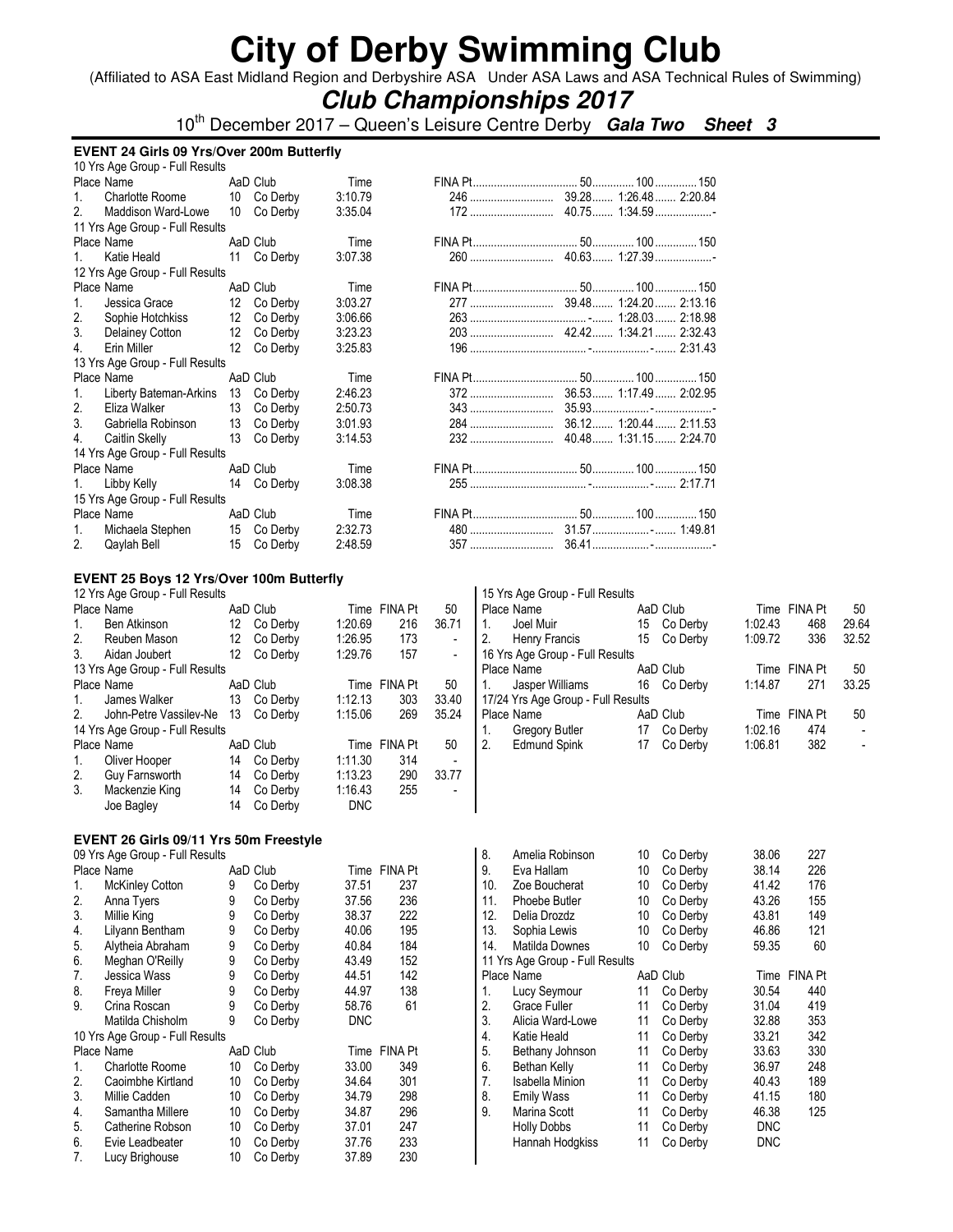(Affiliated to ASA East Midland Region and Derbyshire ASA Under ASA Laws and ASA Technical Rules of Swimming)

### **Club Championships 2017**

10<sup>th</sup> December 2017 – Queen's Leisure Centre Derby **Gala Two Sheet 4** 

#### **EVENT 27 Girls 12 Yrs/Over 100m Backstroke**

|    | 12 Yrs Age Group - Full Results |    |          |            |                |       |
|----|---------------------------------|----|----------|------------|----------------|-------|
|    | Place Name                      |    | AaD Club | Time       | <b>FINA Pt</b> | 50    |
| 1. | Ziyenne Shanker                 | 12 | Co Derby | 1:14.24    | 407            | 36.23 |
| 2. | <b>Delainey Cotton</b>          | 12 | Co Derby | 1:30.95    | 221            | 44.12 |
| 3. | Alice Burton                    | 12 | Co Derby | 1:36.86    | 183            |       |
|    | 13 Yrs Age Group - Full Results |    |          |            |                |       |
|    | Place Name                      |    | AaD Club | Time       | <b>FINA Pt</b> | 50    |
| 1. | Gabriella Robinson              | 13 | Co Derby | 1:15.06    | 394            | 37.34 |
| 2. | Eliza Walker                    | 13 | Co Derby | 1:16.73    | 368            | 37.54 |
| 3. | Aimee Boucherat                 | 13 | Co Derby | 1:19.00    | 338            |       |
| 4. | Delphine Beya                   | 13 | Co Derby | 1:26.65    | 256            | 42.45 |
| 5. | Jessica Mole                    | 13 | Co Derby | 1:32.83    | 208            | 44.58 |
|    | Caitlin Skelly                  | 13 | Co Derby | <b>DNC</b> |                |       |
|    | Yuet Wan Liu                    | 13 | Co Derby | DO T 1L    |                |       |

| 14 Yrs Age Group - Full Results |    |             |            |              |       |
|---------------------------------|----|-------------|------------|--------------|-------|
| Place Name                      |    | AaD Club    |            | Time FINA Pt | 50    |
| Nadia Williams<br>1.            | 14 | Co Derby    | 1:12.92    | 429          |       |
| 2. Natalie Layton               |    | 14 Co Derby | 1:21.81    | 304          | 38.52 |
| Abbey Turnbull                  | 14 | Co Derby    | DQ T 1L    |              |       |
| 15 Yrs Age Group - Full Results |    |             |            |              |       |
| Place Name                      |    | AaD Club    |            | Time FINA Pt | 50    |
| Sophie Yendell                  |    | 15 Co Derby | 1:10.08    | 484          | 34.02 |
| 16 Yrs Age Group - Full Results |    |             |            |              |       |
| Place Name                      |    | AaD Club    |            | Time FINA Pt | 50    |
| Sian Heap                       | 16 | Co Derby    | <b>DNC</b> |              |       |
|                                 |    |             |            |              |       |

#### **EVENT 28 Boys 09/11 Yrs 50m Breaststroke**

| 09 Yrs Age Group - Full Results |                                 |    |          |         |                |  |  |  |  |  |  |
|---------------------------------|---------------------------------|----|----------|---------|----------------|--|--|--|--|--|--|
|                                 | Place Name                      |    | AaD Club |         | Time FINA Pt   |  |  |  |  |  |  |
| 1.                              | Pablo Casar                     | 9  | Co Derby | 55.72   | 93             |  |  |  |  |  |  |
| 2.                              | Marcus Rupac                    | 9  | Co Derby | 57.04   | 86             |  |  |  |  |  |  |
| 3.                              | Antoni Maciejewski              | 9  | Co Derby | 1:01.28 | 69             |  |  |  |  |  |  |
|                                 | 10 Yrs Age Group - Full Results |    |          |         |                |  |  |  |  |  |  |
|                                 |                                 |    |          |         |                |  |  |  |  |  |  |
|                                 | Place Name                      |    | AaD Club | Time    | <b>FINA Pt</b> |  |  |  |  |  |  |
| $\mathbf{1}$ .                  | <b>Findlay Cordle</b>           | 10 | Co Derby | 43.76   | 192            |  |  |  |  |  |  |
| 2.                              | <b>Thomas Moore</b>             | 10 | Co Derby | 47.64   | 148            |  |  |  |  |  |  |
| 3.                              | Sebastian Hibbs                 | 10 | Co Derby | 51.07   | 120            |  |  |  |  |  |  |
| 4.                              | Joseph Murphy                   | 10 | Co Derby | 53.34   | 106            |  |  |  |  |  |  |

#### **EVENT 29 Girls 09 Yrs/Over 200m Breaststroke**

| 09 Yrs Age Group - Full Results          |                 |             |            |     |                          |  |
|------------------------------------------|-----------------|-------------|------------|-----|--------------------------|--|
| Place Name                               |                 | AaD Club    | Time       |     |                          |  |
| Millie King<br>1.                        | 9               | Co Derby    | 4:05.07    |     |                          |  |
| 10 Yrs Age Group - Full Results          |                 |             |            |     |                          |  |
| Place Name                               |                 | AaD Club    | Time       |     |                          |  |
| 1 <sup>1</sup><br><b>Charlotte Roome</b> |                 | 10 Co Derby | 3:24.85    |     |                          |  |
| 2.<br>Millie Cadden                      | 10 <sup>°</sup> | Co Derbv    | 3:44.14    |     |                          |  |
| 3.<br>Eva Hallam                         | 10              | Co Derby    | 4:02.60    |     |                          |  |
| Caoimbhe Kirtland                        | 10              | Co Derby    | <b>DNC</b> |     |                          |  |
| 11 Yrs Age Group - Full Results          |                 |             |            |     |                          |  |
| Place Name                               |                 | AaD Club    | Time       |     |                          |  |
| Alicia Ward-Lowe<br>1 <sup>1</sup>       | 11              | Co Derby    | 3:23.17    |     |                          |  |
| Bethany Johnson<br>2.                    | 11              | Co Derby    | 3:28.97    |     |                          |  |
| 3.<br>Katie Heald                        | 11              | Co Derby    | 3:38.24    |     |                          |  |
| $\overline{4}$ .<br>Bethan Kelly         | 11              | Co Derby    | 3:43.68    |     |                          |  |
| <b>Holly Dobbs</b>                       | 11              | Co Derby    | <b>DNC</b> |     |                          |  |
| Hannah Hodgkiss                          | 11              | Co Derby    | <b>DNC</b> |     |                          |  |
| 12 Yrs Age Group - Full Results          |                 |             |            |     |                          |  |
| Place Name                               |                 | AaD Club    | Time       |     |                          |  |
| $1_{-}$<br>Jessica Grace                 |                 | 12 Co Derby | 3:09.05    |     |                          |  |
| 2.<br>Ellie Buck                         |                 | 12 Co Derby | 3:19.83    |     |                          |  |
| 3.<br>Alice Burton                       | 12 <sup>°</sup> | Co Derby    | 3:36.71    |     |                          |  |
| Greta Downes                             | 12              | Co Derby    | <b>DNC</b> |     |                          |  |
| 13 Yrs Age Group - Full Results          |                 |             |            |     |                          |  |
| Place Name                               |                 | AaD Club    | Time       |     |                          |  |
| $1_{\cdot}$<br>Gabriella Robinson        |                 | 13 Co Derby | 3:09.06    |     |                          |  |
| Madeline Dawkins Smith 13<br>2.          |                 | Co Derby    | 3:09.25    |     |                          |  |
| 3.<br>Delphine Beya                      | 13              | Co Derby    | 3:22.89    |     |                          |  |
| Caitlin Skelly                           | 13              | Co Derby    | <b>DNC</b> |     |                          |  |
| 14 Yrs Age Group - Full Results          |                 |             |            |     |                          |  |
| Place Name                               |                 | AaD Club    | Time       |     |                          |  |
| Cerys Alton-Shardlow                     |                 | 14 Co Derby | 3:19.44    |     |                          |  |
| 16 Yrs Age Group - Full Results          |                 |             |            |     |                          |  |
| Place Name                               |                 | AaD Club    | Time       |     |                          |  |
| 1 Frin Alton-Shardlow                    |                 | 16 Co Derby | 3.1114     | 348 | $4419$ $1:3171$ $2:2229$ |  |

|            | 11 Yrs Age Group - Full Results |    |          |            |         |
|------------|---------------------------------|----|----------|------------|---------|
| Place Name |                                 |    | AaD Club | Time       | FINA Pt |
| 1.         | Frederick Buckingham            | 11 | Co Derby | 40.36      | 244     |
| 2.         | Joshua Saddington               | 11 | Co Derby | 41.29      | 228     |
| 3.         | Sebastian Lee                   | 11 | Co Derby | 43.17      | 200     |
| 4.         | Archie Heron                    | 11 | Co Derby | 46.06      | 164     |
| 5.         | Benjamin Kadoch                 | 11 | Co Derby | 49.46      | 133     |
| 6.         | Aaron Johnson                   | 11 | Co Derby | 51.17      | 120     |
| 7.         | Thomas Owen                     | 11 | Co Derby | 51.78      | 115     |
| 8.         | Sky Rupac                       | 11 | Co Derby | 53.74      | 103     |
| 9.         | Benjamin Barker                 | 11 | Co Derby | 56.44      | 89      |
|            | Leo Pollock                     | 11 | Co Derby | <b>DNC</b> |         |

|         | Place Name                      |                 | AaD Club    | Time       |  |  |
|---------|---------------------------------|-----------------|-------------|------------|--|--|
| $1_{-}$ | Millie King                     | 9               | Co Derby    | 4:05.07    |  |  |
|         | 10 Yrs Age Group - Full Results |                 |             |            |  |  |
|         | Place Name                      |                 | AaD Club    | Time       |  |  |
| 1.      | <b>Charlotte Roome</b>          | 10              | Co Derby    | 3:24.85    |  |  |
| 2.      | Millie Cadden                   | 10              | Co Derby    | 3:44.14    |  |  |
| 3.      | Eva Hallam                      | 10              | Co Derby    | 4:02.60    |  |  |
|         | Caoimbhe Kirtland               | 10              | Co Derby    | <b>DNC</b> |  |  |
|         | 11 Yrs Age Group - Full Results |                 |             |            |  |  |
|         | Place Name                      |                 | AaD Club    | Time       |  |  |
| $1_{-}$ | Alicia Ward-Lowe                | 11              | Co Derby    | 3:23.17    |  |  |
| 2.      | Bethany Johnson                 | 11              | Co Derby    | 3:28.97    |  |  |
| 3.      | Katie Heald                     | 11              | Co Derby    | 3:38.24    |  |  |
| 4.      | Bethan Kelly                    | 11              | Co Derby    | 3:43.68    |  |  |
|         | <b>Holly Dobbs</b>              | 11              | Co Derby    | <b>DNC</b> |  |  |
|         | Hannah Hodgkiss                 | 11              | Co Derby    | <b>DNC</b> |  |  |
|         | 12 Yrs Age Group - Full Results |                 |             |            |  |  |
|         | Place Name                      |                 | AaD Club    | Time       |  |  |
| $1_{-}$ | Jessica Grace                   |                 | 12 Co Derby | 3:09.05    |  |  |
| 2.      | Ellie Buck                      | 12 <sup>°</sup> | Co Derby    | 3:19.83    |  |  |
| 3.      | Alice Burton                    | 12              | Co Derby    | 3:36.71    |  |  |
|         | Greta Downes                    |                 | 12 Co Derby | <b>DNC</b> |  |  |
|         | 13 Yrs Age Group - Full Results |                 |             |            |  |  |
|         | Place Name                      |                 | AaD Club    | Time       |  |  |
| 1.      | Gabriella Robinson              |                 | 13 Co Derby | 3:09.06    |  |  |
| 2.      | Madeline Dawkins Smith 13       |                 | Co Derby    | 3:09.25    |  |  |
| 3.      | Delphine Beya                   | 13              | Co Derby    | 3:22.89    |  |  |
|         | Caitlin Skelly                  | 13              | Co Derby    | <b>DNC</b> |  |  |
|         | 14 Yrs Age Group - Full Results |                 |             |            |  |  |
|         | Place Name                      |                 | AaD Club    | Time       |  |  |
| 1.      | Cerys Alton-Shardlow            |                 | 14 Co Derby | 3:19.44    |  |  |
|         | 16 Yrs Age Group - Full Results |                 |             |            |  |  |
|         | Place Name                      |                 | AaD Club    | Time       |  |  |
| 1.      | Erin Alton-Shardlow             |                 | 16 Co Derby | 3:11.14    |  |  |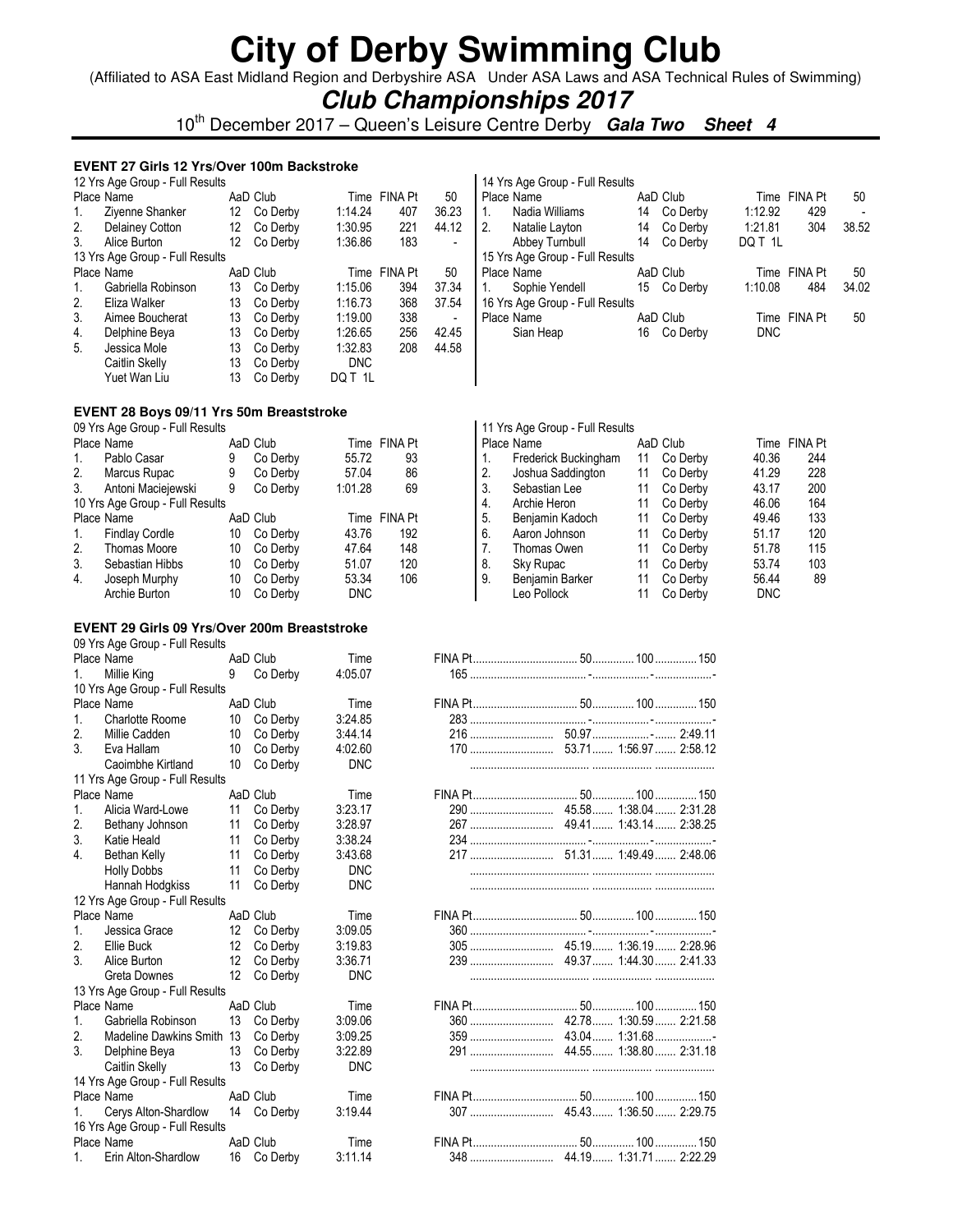(Affiliated to ASA East Midland Region and Derbyshire ASA Under ASA Laws and ASA Technical Rules of Swimming)

### **Club Championships 2017**

10th December 2017 – Queen's Leisure Centre Derby **Gala Two Sheet 5**

|          | EVENT 30 Girls 08 Yrs/Under 25m Freestyle   |          |                      |                    |              |                          |     |                                     |                |                      |                    |              |       |
|----------|---------------------------------------------|----------|----------------------|--------------------|--------------|--------------------------|-----|-------------------------------------|----------------|----------------------|--------------------|--------------|-------|
|          | Place Name                                  |          | AaD Club             |                    | Time FINA Pt |                          | 6.  | Poppy Hallam                        | 7              | Co Derby             | 23.25              |              |       |
| 1.       | Ella Ratliff                                | 8        | Co Derby             | 20.12              |              |                          | 7.  | Isabella Aston                      | $\overline{7}$ | Co Derby             | 23.56              |              |       |
| 2.       | Amelie Ratliff                              | 7        | Co Derby             | 20.30              |              |                          | 8.  | Meredith Newham-Miles 8             |                | Co Derby             | 23.84              |              |       |
| 3.       | Mia Overton                                 | 8        | Co Derby             | 21.95              |              |                          |     | Katy Wright                         | 8              | Co Derby             | <b>DNC</b>         |              |       |
| 4.       | Lydia Cordle                                | 7        | Co Derby             | 22.31              |              |                          |     | Grace Muter                         | 8              | Co Derby             | <b>DNC</b>         |              |       |
| 5.       | <b>Felicity Dobbs</b>                       | 8        | Co Derby             | 22.41              |              |                          |     |                                     |                |                      |                    |              |       |
|          | EVENT 31 Boys 08 Yrs/Under 25m Butterfly    |          |                      |                    |              |                          |     |                                     |                |                      |                    |              |       |
|          | Place Name                                  |          | AaD Club             |                    | Time FINA Pt |                          | 3.  | Joseph Lauda                        | 8              | Co Derby             | 23.22              |              |       |
| 1.       | Luke Johnson                                | 8        | Co Derby             | 22.00              |              |                          | 4.  | Cameron Lewis                       | $\overline{7}$ | Co Derby             | 24.72              |              |       |
| 2.       | Darren Millers                              | 8        | Co Derby             | 22.31              |              |                          |     |                                     |                |                      |                    |              |       |
|          | EVENT 32 Girls 09/11 Yrs 50m Backstroke     |          |                      |                    |              |                          |     |                                     |                |                      |                    |              |       |
|          | 09 Yrs Age Group - Full Results             |          |                      |                    |              |                          | 8.  | Catherine Robson                    | 10             | Co Derby             | 45.35              | 181          |       |
|          | Place Name                                  |          | AaD Club             |                    | Time FINA Pt |                          | 9.  | Eva Hallam                          | 10             | Co Derby             | 45.48              | 179          |       |
| 1.       | Millie King                                 | 9        | Co Derby             | 44.26              | 195          |                          | 10. | Maddison Ward-Lowe                  | 10             | Co Derby             | 45.58              | 178          |       |
| 2.       | Anna Tyers                                  | 9        | Co Derby             | 44.56              | 191          |                          | 11. | Zoe Boucherat                       | 10             | Co Derby             | 49.29              | 141          |       |
| 3.       | McKinley Cotton                             | 9        | Co Derby             | 46.18              | 171          |                          | 12. | Delia Drozdz                        | 10             | Co Derby             | 50.34              | 132          |       |
| 4.       | Alytheia Abraham                            | 9        | Co Derby             | 46.68              | 166          |                          | 13. | Phoebe Butler                       | 10             | Co Derby             | 53.52              | 110          |       |
| 5.       | Lilyann Bentham                             | 9        | Co Derby             | 47.88              | 154          |                          | 14. | Matilda Downes                      | 10             | Co Derby             | 1:07.31            | 55           |       |
| 6.       | Jessica Wass                                | 9        | Co Derby             | 50.34              | 132          |                          |     | Sophia Lewis                        | 10             | Co Derby             | DQ FO              |              |       |
| 7.       | Meghan O'Reilly                             | 9        | Co Derby             | 53.47              | 110          |                          |     | 11 Yrs Age Group - Full Results     |                |                      |                    |              |       |
|          | Matilda Chisholm                            | 9        | Co Derby             | <b>DNC</b>         |              |                          |     | Place Name                          |                | AaD Club             |                    | Time FINA Pt |       |
|          | Freya Miller                                | 9        | Co Derby             | <b>DNC</b>         |              |                          | 1.  | Lucy Seymour                        | 11             | Co Derby             | 34.51              | 411          |       |
|          | Crina Roscan                                | 9        | Co Derby             | DQ T 1L            |              |                          | 2.  | <b>Grace Fuller</b>                 | 11             | Co Derby             | 35.15              | 389          |       |
|          | 10 Yrs Age Group - Full Results             |          |                      |                    |              |                          | 3.  | Bethany Johnson                     | 11             | Co Derby             | 39.29              | 278          |       |
|          | Place Name                                  |          | AaD Club             |                    | Time FINA Pt |                          | 4.  | Katie Heald                         | 11             | Co Derby             | 39.31              | 278          |       |
| 1.       | <b>Charlotte Roome</b>                      | 10       | Co Derby             | 37.99              | 308          |                          | 5.  | Bethan Kelly                        | 11             | Co Derby             | 45.50              | 179          |       |
| 2.       | Millie Cadden                               | 10       | Co Derby             | 40.97              | 245          |                          | 6.  | <b>Isabella Minion</b>              | 11             | Co Derby             | 47.87              | 154          |       |
| 3.       | Caoimbhe Kirtland                           | 10       | Co Derby             | 42.63              | 218          |                          | 7.  | <b>Emily Wass</b>                   | 11             | Co Derby             | 50.07              | 134          |       |
| 4.       | Evie Leadbeater                             | 10       | Co Derby             | 42.68              | 217          |                          | 8.  | Marina Scott                        | 11             | Co Derby             | 56.17              | 95           |       |
|          |                                             |          |                      |                    |              |                          |     |                                     |                |                      |                    |              |       |
| 5.       | Lucy Brighouse                              | 10       | Co Derby             | 43.27              | 208          |                          |     | <b>Holly Dobbs</b>                  | 11             | Co Derby             | <b>DNC</b>         |              |       |
| 6.       | Amelia Robinson                             | 10       | Co Derby             | 44.94              | 186          |                          |     | Hannah Hodgkiss                     | 11             | Co Derby             | <b>DNC</b>         |              |       |
| 7.       | Amelia Lewis                                | 10       | Co Derby             | 45.28              | 182          |                          |     |                                     |                |                      |                    |              |       |
|          | EVENT 33 Boys 12 Yrs/Over 100m Breaststroke |          |                      |                    |              |                          |     |                                     |                |                      |                    |              |       |
|          | 12 Yrs Age Group - Full Results             |          |                      |                    |              |                          |     | 15 Yrs Age Group - Full Results     |                |                      |                    |              |       |
|          | Place Name                                  |          | AaD Club             |                    | Time FINA Pt | 50                       |     | Place Name                          |                | AaD Club             |                    | Time FINA Pt | 50    |
| 1.       | Reuben Mason                                |          | 12 Co Derby          | 1:30.41            | 232          | 42.62                    | 1.  | Joel Muir                           |                | 15 Co Derby          | 1:14.11            | 422          | 35.57 |
| 2.       | Ben Atkinson                                | 12       | Co Derby             | 1:34.72            | 202          |                          |     | 16 Yrs Age Group - Full Results     |                |                      |                    |              |       |
| 3.       | Aidan Joubert                               |          | 12 Co Derby          | 1:34.89            | 201          | 45.16                    |     | Place Name                          |                | AaD Club             |                    | Time FINA Pt | 50    |
|          | 13 Yrs Age Group - Full Results             |          |                      |                    |              |                          | 1.  | Jasper Williams                     |                | 16 Co Derby          | 1:20.48            | 329          | 37.38 |
|          | Place Name                                  |          | AaD Club             |                    | Time FINA Pt | 50                       |     | 17/24 Yrs Age Group - Full Results  |                |                      |                    |              |       |
| 1.       | John-Petre Vassilev-Ne 13 Co Derby          |          |                      | 1:16.00            | 391          | 36.69                    |     | Place Name                          |                | AaD Club             |                    | Time FINA Pt | 50    |
| 2.       | James Walker                                |          | 13 Co Derby          | 1:20.55            | 329          | 38.63                    | 1.  | Gregory Butler                      |                | 17 Co Derby          | 1:05.73            | 605          | 31.03 |
| 3.       | George Buckingham                           | 13       | Co Derby             | 1:40.65            | 168          | $\overline{a}$           | 2.  | <b>Edmund Spink</b>                 | 17             | Co Derby             | 1:17.05            | 375          |       |
|          | 14 Yrs Age Group - Full Results             |          |                      |                    |              |                          |     |                                     |                |                      |                    |              |       |
|          | Place Name                                  |          | AaD Club             |                    | Time FINA Pt | 50                       |     |                                     |                |                      |                    |              |       |
| 1.       | Guy Farnsworth                              | 14       | Co Derby             | 1:13.77            | 428          | $\overline{a}$           |     |                                     |                |                      |                    |              |       |
| 2.       | Mackenzie King                              | 14       | Co Derby             | 1:26.41            | 266          | $\overline{\phantom{a}}$ |     |                                     |                |                      |                    |              |       |
| 3.       | Jacob Atkinson                              | 14       | Co Derby             | 1:26.88            | 262          | $\blacksquare$           |     |                                     |                |                      |                    |              |       |
|          | Joe Bagley                                  | 14       | Co Derby             | <b>DNC</b>         |              |                          |     |                                     |                |                      |                    |              |       |
|          | EVENT 34 Boys 11 Yrs/Under 100m IM          |          |                      |                    |              |                          |     |                                     |                |                      |                    |              |       |
|          | Place Name                                  |          | AaD Club             |                    | Time FINA Pt |                          | 10. | Sky Rupac                           | 11             | Co Derby             | 1:41.28            | 125          |       |
| 1.       | Sebastian Lee                               | 11       | Co Derby             | 1:19.97            | 254          |                          | 11. | Pablo Casar                         | 9              | Co Derby             | 1:41.72            | 123          |       |
| 2.       | Joshua Saddington                           | 11       | Co Derby             | 1:20.29            | 251          |                          | 12. | Marcus Rupac                        | 9              | Co Derby             | 1:41.95            | 122          |       |
| 3.       | Frederick Buckingham                        | 11       | Co Derby             | 1:21.34            | 241          |                          | 13. | Darren Millers                      | 8              | Co Derby             | 1:42.24            | 121          |       |
| 4.       | <b>Findlay Cordle</b>                       | 10       | Co Derby             | 1:22.68            | 230          |                          | 14. | Joseph Lauda                        | 8              | Co Derby             | 1:52.08            | 92           |       |
| 5.       | Archie Heron                                | 11       | Co Derby             | 1:25.11            | 210          |                          | 15. | Luke Johnson                        | 8              | Co Derby             | 1:54.33            | 86           |       |
| 6.       | Thomas Moore                                | 10       | Co Derby             | 1:27.55            | 193          |                          | 16. | Cameron Lewis                       | 7              | Co Derby             | 2:07.47            | 62           |       |
| 7.       | Sebastian Hibbs                             | 10       | Co Derby             | 1:35.26            | 150          |                          |     | Leo Pollock                         | 11             | Co Derby             | <b>DNC</b>         |              |       |
| 8.<br>9. | Thomas Owen<br>Benjamin Kadoch              | 11<br>11 | Co Derby<br>Co Derby | 1:38.66<br>1:40.61 | 135<br>127   |                          |     | Antoni Maciejewski<br>Aaron Johnson | 9<br>11        | Co Derby<br>Co Derby | DQ T 2L<br>DQ T 2L |              |       |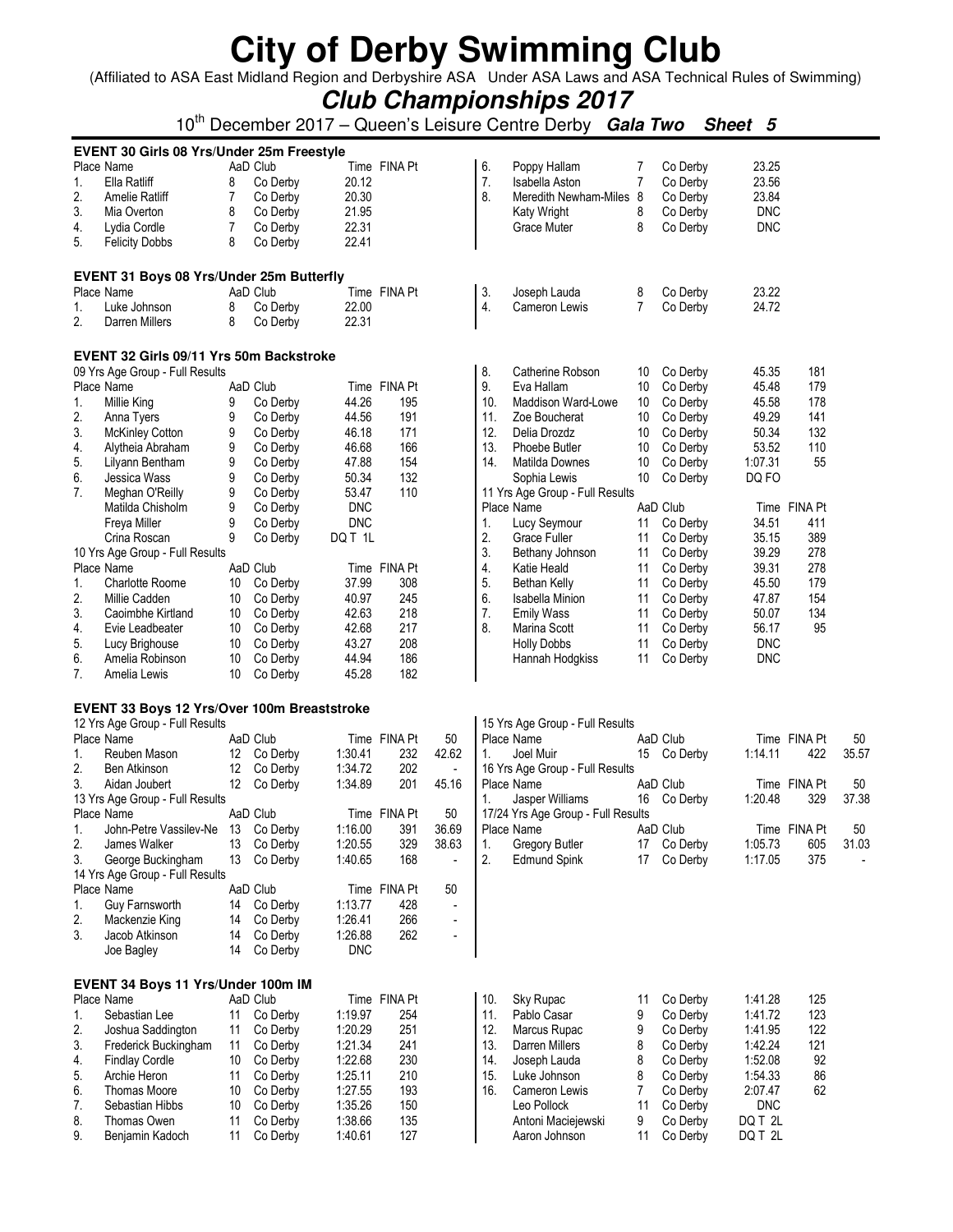(Affiliated to ASA East Midland Region and Derbyshire ASA Under ASA Laws and ASA Technical Rules of Swimming)

### **Club Championships 2017**

10th December 2017 – Queen's Leisure Centre Derby **Gala Two Sheet 6**

#### **EVENT 35 Girls Open 200m IM**

|     | 16 Yrs/Under Age Group - Full Results    |    |          |                    |     |                       |
|-----|------------------------------------------|----|----------|--------------------|-----|-----------------------|
|     | Place Name                               |    | AaD Club | Time               |     |                       |
| 1.  | Michaela Stephen                         | 15 | Co Derby | 2:29.59            |     |                       |
| 2.  | Abbey Turnbull                           | 14 | Co Derby | 2:38.65            |     |                       |
| 3.  | Liberty Bateman-Arkins                   | 13 | Co Derby | 2:40.40            |     |                       |
| 4.  | Sophie Yendell                           | 15 | Co Derby | 2:41.63            |     |                       |
| 5.  | Nadia Williams                           | 14 | Co Derby | 2:43.53            |     |                       |
| 6.  | Julia Rucinska                           | 12 | Co Derby | 2:43.98            |     |                       |
| 7.  | Ziyenne Shanker                          | 12 | Co Derby | 2:44.08            |     |                       |
| 8.  | Aimee Boucherat                          | 13 |          | 2:44.81            |     |                       |
|     |                                          |    | Co Derby |                    |     |                       |
| 9.  | Qaylah Bell<br>Madeline Dawkins Smith 13 | 15 | Co Derby | 2:46.76<br>2:47.47 |     |                       |
| 10. |                                          |    | Co Derby |                    |     |                       |
| 11. | Emma Tyers                               | 14 | Co Derby | 2:48.04            |     |                       |
| 12. | Gabriella Robinson                       | 13 | Co Derby | 2:49.75            |     |                       |
| 13. | Erin Alton-Shardlow                      | 16 | Co Derby | 2:51.17            |     |                       |
| 14. | Cerys Alton-Shardlow                     | 14 | Co Derby | 2:53.02            |     |                       |
| 15. | Grace Fuller                             | 11 | Co Derby | 2:55.73            |     |                       |
| 16. | Natalie Layton                           | 14 | Co Derby | 2:56.32            |     |                       |
| 17. | Alicia Ward-Lowe                         | 11 | Co Derby | 2:58.80            |     |                       |
| 18. | Yuet Wan Liu                             | 13 | Co Derby | 2:59.45            |     |                       |
| 19. | Libby Kelly                              | 14 | Co Derby | 3:00.74            |     |                       |
| 20. | Ellie Buck                               | 12 | Co Derby | 3:03.01            |     |                       |
| 21. | Katie Heald                              | 11 | Co Derby | 3:08.87            |     |                       |
| 22. | Delainey Cotton                          | 12 | Co Derby | 3:13.39            |     |                       |
| 23. | Erin Miller                              | 12 | Co Derby | 3:18.28            |     |                       |
| 24. | Eva Hallam                               | 10 | Co Derby | 3:28.93            |     |                       |
|     | Alice Burton                             | 12 | Co Derby | <b>DNC</b>         |     |                       |
|     | Caoimbhe Kirtland                        | 10 | Co Derby | <b>DNC</b>         |     |                       |
|     | Greta Downes                             | 12 | Co Derby | <b>DNC</b>         |     |                       |
|     |                                          | 13 |          |                    |     |                       |
|     | Eliza Walker                             |    | Co Derby | <b>DNC</b>         |     |                       |
|     |                                          |    |          |                    |     |                       |
|     | Open Age Group - Full Results            |    |          |                    |     |                       |
|     | Place Name                               |    | AaD Club | Time               |     |                       |
| 1.  | Michaela Stephen                         | 15 | Co Derby | 2:29.59            |     |                       |
| 2.  | Abbey Turnbull                           | 14 | Co Derby | 2:38.65            |     |                       |
| 3.  | Liberty Bateman-Arkins                   | 13 | Co Derby | 2:40.40            |     |                       |
| 4.  | Sophie Yendell                           | 15 | Co Derby | 2:41.63            |     |                       |
| 5.  | Nadia Williams                           | 14 | Co Derby | 2:43.53            |     |                       |
| 6.  | Julia Rucinska                           | 12 | Co Derby | 2:43.98            |     |                       |
| 7.  | Ziyenne Shanker                          | 12 | Co Derby | 2:44.08            |     |                       |
| 8.  | Aimee Boucherat                          | 13 | Co Derby | 2:44.81            |     |                       |
| 9.  | Qaylah Bell                              | 15 | Co Derby | 2:46.76            |     |                       |
| 10. | Madeline Dawkins Smith 13                |    | Co Derby | 2:47.47            |     |                       |
| 11. |                                          | 14 |          | 2:48.04            |     |                       |
|     | Emma Tyers                               |    | Co Derby |                    |     |                       |
| 12. | Gabriella Robinson                       | 13 | Co Derby | 2:49.75            |     |                       |
| 13. | Erin Alton-Shardlow                      | 16 | Co Derby | 2:51.17            |     |                       |
| 14. | Cerys Alton-Shardlow                     | 14 | Co Derby | 2:53.02            |     |                       |
| 15. | Grace Fuller                             | 11 | Co Derby | 2:55.73            |     |                       |
| 16. | Natalie Layton                           | 14 | Co Derby | 2:56.32            | 330 | 36.89 1:21.98 2:16.26 |
| 17. | Alicia Ward-Lowe                         | 11 | Co Derby | 2:58.80            | 316 | 40.36 1:27.88 2:20.73 |
| 18. | Yuet Wan Liu                             | 13 | Co Derby | 2:59.45            | 313 |                       |
| 19. | Libby Kelly                              | 14 | Co Derby | 3:00.74            | 306 | 36.68 1:24.19 2:19.83 |
| 20. | Ellie Buck                               | 12 | Co Derby | 3:03.01            |     |                       |
| 21. | Katie Heald                              | 11 | Co Derby | 3:08.87            |     |                       |
| 22. | <b>Delainey Cotton</b>                   | 12 | Co Derby | 3:13.39            |     |                       |
| 23. | Erin Miller                              | 12 | Co Derby | 3:18.28            |     |                       |
| 24. | Eva Hallam                               | 10 | Co Derby | 3:28.93            |     |                       |
|     | Alice Burton                             | 12 | Co Derby | <b>DNC</b>         |     |                       |
|     | Caoimbhe Kirtland                        | 10 | Co Derby | <b>DNC</b>         |     |                       |
|     | Greta Downes                             | 12 | Co Derby | <b>DNC</b>         |     |                       |
|     | Eliza Walker                             | 13 | Co Derby | <b>DNC</b>         |     |                       |

| 333 | 39.29 1:22.51 2:17.13 |  |
|-----|-----------------------|--|
| 330 | 36.89 1:21.98 2:16.26 |  |
|     | 40.36 1:27.88 2:20.73 |  |
|     |                       |  |
|     |                       |  |
|     |                       |  |
|     |                       |  |
|     |                       |  |
|     |                       |  |
|     |                       |  |
|     |                       |  |
|     |                       |  |

| <b>INA Pt</b> |       | 50 100 150            |   |
|---------------|-------|-----------------------|---|
| 540           |       |                       |   |
|               | 34.37 | 1:15.88  2:02.78      |   |
|               |       | 34.16 1:15.05 2:02.57 |   |
| 428           |       | . -                   | . |
| 413           |       | 34.43 1:14.68 2:05.80 |   |
|               |       |                       |   |
|               | 36.83 | $1:18.00$ 2:06.73     |   |
| 404           | 36.49 | $1:18.21$             |   |
| 390           | 35.39 | 1:18.25  2:07.89      |   |
|               |       |                       |   |
| 381           |       | 38.03 1:23.59 2:10.56 |   |
|               | 37.56 | 1:21.072:10.28        |   |
|               |       |                       |   |
|               | 38 17 | $1:22.70$             |   |
| 333           | 39.29 | $1:22.51$ $2:17.13$   |   |
|               | 36.89 | $1:21.98$ $2:16.26$   |   |
|               | 40.36 | $1:27.88$ $2:20.73$   |   |
|               |       |                       |   |
|               | 36.68 | $1:24.19$ 2:19.83     |   |
|               |       |                       |   |
|               |       |                       |   |
|               |       |                       |   |
| 232           |       |                       |   |
|               |       |                       |   |
|               |       |                       |   |
|               |       |                       |   |
|               |       |                       |   |
|               |       |                       |   |
|               |       |                       |   |